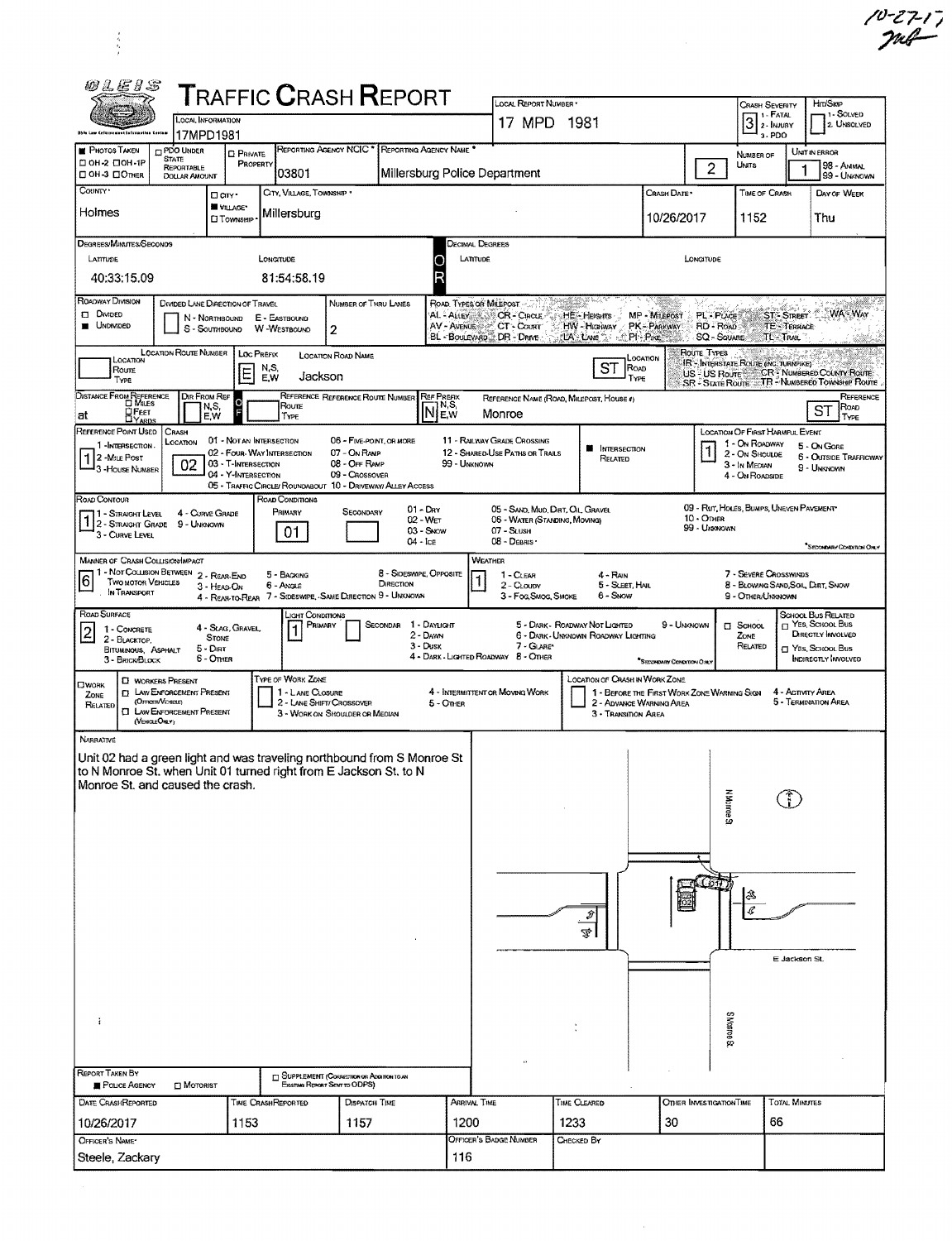| 94E1S                                                                                                                                                                                                                                                                                                                                                                                                                                                                                                                                                                           |                                                                                                                                                                                                                                                                                                                                                                                                                                                                 |                                                                                                                                                                                                                                                                                                                                                                                                                                                                                                                                                                                                                                                                                                                                                                   |
|---------------------------------------------------------------------------------------------------------------------------------------------------------------------------------------------------------------------------------------------------------------------------------------------------------------------------------------------------------------------------------------------------------------------------------------------------------------------------------------------------------------------------------------------------------------------------------|-----------------------------------------------------------------------------------------------------------------------------------------------------------------------------------------------------------------------------------------------------------------------------------------------------------------------------------------------------------------------------------------------------------------------------------------------------------------|-------------------------------------------------------------------------------------------------------------------------------------------------------------------------------------------------------------------------------------------------------------------------------------------------------------------------------------------------------------------------------------------------------------------------------------------------------------------------------------------------------------------------------------------------------------------------------------------------------------------------------------------------------------------------------------------------------------------------------------------------------------------|
| Unit                                                                                                                                                                                                                                                                                                                                                                                                                                                                                                                                                                            |                                                                                                                                                                                                                                                                                                                                                                                                                                                                 | LOCAL REPORT NUMBER<br>17 MPD 1981                                                                                                                                                                                                                                                                                                                                                                                                                                                                                                                                                                                                                                                                                                                                |
| OWNER NAME: LAST, FIRST, MIDDLE ( C SAME AS DRIVER )<br>UNIT NUMBER<br>Taylor, Shirley, A<br>OWNER ADDRESS: CITY, STATE, ZIP<br>□ SAME AS DRIVER )                                                                                                                                                                                                                                                                                                                                                                                                                              |                                                                                                                                                                                                                                                                                                                                                                                                                                                                 | <b>OWNER PHONE NUMBER</b><br><b>DAMAGE SCALE</b><br><b>DAMAGE AREA</b><br>FRONT<br> 2 <br>740-221-3021<br>1 - None<br>о                                                                                                                                                                                                                                                                                                                                                                                                                                                                                                                                                                                                                                           |
| 155 Ball Road LT 4, Zanesville, OH, 43701<br>LP STATE LICENSE PLATE NUMBER<br>OН<br>HAH6688                                                                                                                                                                                                                                                                                                                                                                                                                                                                                     | VEHICLE IDENTIFICATION NUMBER<br>3C4FY8B14T252094                                                                                                                                                                                                                                                                                                                                                                                                               | $2 -$ M <sub>NOR</sub><br># Occupants<br>۵<br>□<br>2 <sub>1</sub><br>3 - FUNCTIONAL                                                                                                                                                                                                                                                                                                                                                                                                                                                                                                                                                                                                                                                                               |
| <b>VEHICLE YEAR</b><br><b>VEHICLE MAKE</b><br>2004<br>Chrysler<br><b>INSURANCE COMPANY</b><br>PROOF OF<br><b>INSURANCE</b>                                                                                                                                                                                                                                                                                                                                                                                                                                                      | VEHICLE MODEL<br><b>PT Cruiser</b><br>POLICY NUMBER                                                                                                                                                                                                                                                                                                                                                                                                             | <b>VEHICLE COLOR</b><br>4 - DISABLING<br><b>BLK</b><br>ֿם<br>้อ<br>Toweo By<br>о<br>9 - UNKNOWN                                                                                                                                                                                                                                                                                                                                                                                                                                                                                                                                                                                                                                                                   |
| Nationwide<br>SHOWN<br>CARRIER NAME, ADDRESS, CITY, STATE, ZIP                                                                                                                                                                                                                                                                                                                                                                                                                                                                                                                  | 9234N 360765                                                                                                                                                                                                                                                                                                                                                                                                                                                    | <b>CARRIER PHONE</b>                                                                                                                                                                                                                                                                                                                                                                                                                                                                                                                                                                                                                                                                                                                                              |
| US DOT<br>VEHICLE WEIGHT GVWR/GCWR<br>1 - LESS THAN OR EQUAL TO 10K LBS<br>2 - 10,001 To 26,000k Las<br>HM PLACARD ID NO.<br>3 - MORE THAN 26,000K LBS.<br><b>HAZARDOUS MATERIAL</b>                                                                                                                                                                                                                                                                                                                                                                                            | CARGO BODY TYPE<br>01 - No CARGO BODY TYPE/NOT APPLICABL 09 - POLE<br>01<br>02 - Bus/VAN (9-15 SEATS, INC DRIVER) 10 - CARGO TANK<br>03 - Bus (16+ Seats, Inc Driver)<br>04 - VEHICLE TOWING ANOTHER VEHICLE<br>05 - Logging<br>06 - INTERMODAL CONTAINER CHASIS                                                                                                                                                                                                | <b>TRAFFICWAY DESCRIPTION</b><br>11 - Two-Way, Not Divideo<br>1 2 - TWO-WAY, NOT DIVIDEO, CONTINUOUS LEFT TURN LANE<br>11 - FLAT BED<br>3 - Two-Way, Diwded, Unprotected Painted or Grass >4Ft.) Media<br>12 - Dusp<br>4 - Two-Way, DIVIDED, POSITIVE MEOIANBARRIER<br>13 - CONCRETE MIXER<br>5 - ONE-WAY TRAFFICWAY<br>14 - AUTO TRANSPORTER                                                                                                                                                                                                                                                                                                                                                                                                                     |
| <b>HM CLASS</b><br><b>EL RELATED</b><br>NUMBER<br>TYPE OF USE                                                                                                                                                                                                                                                                                                                                                                                                                                                                                                                   | 07 - CARGO VAN ENCLOSED BOX<br>08 - GRAIN, CHIPS, GRAVEL                                                                                                                                                                                                                                                                                                                                                                                                        | 15 - GARBAGE /REFUSE<br><b>CI Htt / Skip Unit</b><br>99 - OTHER/UNKNOWN                                                                                                                                                                                                                                                                                                                                                                                                                                                                                                                                                                                                                                                                                           |
| NON-MOTORIST LOCATION PRICE TO IMPACT<br>01 - INTERSECTION - MARKED CROSSWAL<br>$\mathbf{1}$<br>02 - INTERSECTION - NO CROSSWALK<br>03 - INTERSECTION OTHER<br>04 - MIDBLOCK - MARKED CROSSWALK<br>05 - TRAVEL LANE - OTHER LOCATION<br>06 - BICYCLE LANE<br>07 - Shoulder/Roadside<br>08 - SIDEWALK<br>09 - MEDIAN CROSSING ISLAND<br>10 - DRIVE WAY ACCESS<br>11 - SHARED-USE PATH OR TRAIL<br>12 - NON-TRAFFICWAY AREA<br>99 - OTHER/UNKNOWN                                                                                                                                 | UNIT TYPE<br>03<br>01 - Sub-COMPACT<br>02 - COMPACT<br>1 - PERSONAL<br>99 - UNKNOWN 03 - MID SIZE<br>2 - COMMERCIAL<br>OR HIT/SKIP<br>04 - Futt Size<br>05 - Marvan<br>3 - GOVERNMENT<br>06 - Sport Utility Vehicle<br>07 - Pickup<br>08 - Van<br><b>DINEMERGENCY</b><br>09 - MOTORCYCLE<br>RESPONSE<br>10 - MOTORIZED BICYCLE<br>11 - SNOWMOBILE/ATV<br>12 - OTHER PASSENGER VEHICLE                                                                           | PASSENGER VEHICLES (LESS THAN 9 PASSENGERS MEDIMEANY TRUCKS OR COMBO UNITS > 10K LBS BUS/VAN/LIMO(9 OR MORE INCLUDING DRIVER)<br>13 - SINGLE UNIT TRUCK OR VAN 2AXLE, 6 TIRES 21 - BUS/VAN (9-15 SEATS, INC DRIVER)<br>22 - Bus (16+ Seats, INC DRIVER)<br>14 - SINGLE UNIT TRUCK: 3+ AXLES<br>NON-MOTORIST<br>15 - SINGLE UNIT TRUCK/TRAILER<br>23 - ANIMAL WITH RIDER<br>16 - Truck/Tractor (BOBTAIL)<br>24 - ANIMAL WITH BUGGY, WAGON, SURREY<br>17 - TRACTOR/SEMI-TRALER<br>18 - TRACTOR/DOUBLE<br>25 - BICYCLE/PEOACYCLIST<br>19 - TRACTOR/TRIPLES<br>26 - PEOESTRIAN/SKATER<br>20 - OTHER MEDIHEAVY VEHICLE<br>27 - OTHER NON-MOTORIST<br>HAS HM PLACARD                                                                                                    |
| SPECIAL FUNCTION 01 - NONE<br>02 - Taxi<br>$10 -$ Fire<br>01<br>03 - RENTAL TRUCK (OVER 10K LBS)<br>04 - Bus - SCHOOL (PUBLIC OR PRIVATE) 12 - MILITARY<br>05 - Bus - Transit<br>13 - Pouce<br>06 - Bus - Charter<br>07 - Bus - SHUTTLE<br>08 - Bus - OTHER                                                                                                                                                                                                                                                                                                                     | 09 - AMBULANCE<br>17 - FARM VEHICLE<br>MOST DAMAGED AREA<br><b>18 - FARM EQUIPMENT</b><br>03<br>19 - Мотояноме<br>11 - Highway/Maintenance<br>20 - Golf Cart<br>21 - TRAIN<br>22 - OTHER (EXPLAIN IN NARRATIVE)<br>14 - Pusuc Unurv<br>03<br>15 - OTHER GOVERNMENT<br>16 - CONSTRUCTION EOIP.                                                                                                                                                                   | Астом<br>01 - None<br>08 - LEFT SIDE<br>99 - UMKNOWN<br>1 - Non-Contact<br>02 - CENTER FRONT<br>09 - LEFT FRONT<br>2 - Non-Collision<br>03 - Right Front<br>10 - TOP AND WINDOWS<br>3 - Striking<br>IMPACT ARE 04 - RIGHT SIDE<br>11 - UNDERCARRIAGE<br>$4 -$ STRUCK<br>05 - Right Rear<br>12 - LOAD/TRAILER<br>5 - STRIKING/STRUCK<br>06 - REAR CENTER<br>13 - TOTAL (ALL AREAS)<br>9 - UNKNOWN<br>07 - LEFT REAR<br>$14 -$ Other                                                                                                                                                                                                                                                                                                                                |
| PRE-CRASH ACTIONS<br>MOTORIST<br>05<br>01 - STRAIGHT AHEAD<br>02 - BACKING<br>03 - CHANGING LANES<br>99 - UNKNOWN<br>04 - OVERTAKING/PASSING<br>10 - PARKED<br>05 - MAKING RIGHT TURN<br>- MAKING LEFT I URN                                                                                                                                                                                                                                                                                                                                                                    | 07 - MAKING U-TURN<br>13 - Negotiating a Curve<br><b>08 - ENTERING TRAFFIC LANE</b><br>14 - Other Motorist Actio<br>09 - LEAVING TRAFFIC LANE<br>11 - SLOWING OR STOPPED IN TRAFFIC<br>12 - DRIVERLESS                                                                                                                                                                                                                                                          | Non-Motorist<br>15 - ENTERING OR CROSSING SPECIFIED LOCATIO<br>21 - OTHER NON-MOTORIST ACTION<br>16 - WALKING, RUMMING, JOGGING, PLAYING, CYCLING<br>17 - WORKING<br>18 - Pushing Venicue<br>19 - APPROACHING OR LEAVING VEHICLE<br>20 - STANDING                                                                                                                                                                                                                                                                                                                                                                                                                                                                                                                 |
| CONTRIBUTING CIRCUMSTANCE<br>PRIMARY<br><b>MOTORIST</b><br>$01 - None$<br>03<br>02 - FALURE TO YIELD<br>03 - RAN RED LIGHT<br>04 - RAN STOP SIGN<br>05 - Exceeded Speed Limit<br>SECONDARY<br>06 - UNSAFE SPEED<br>07 - IMPROPER TURN<br>08 - LEFT OF CEMER<br>09 - FOLLOWED TOO CLOSELWACDA<br>99 - UNKNOWN<br>10 - IMPROPER LANE CHANGE<br><b>PASSING OFF ROAD</b>                                                                                                                                                                                                            | NON-MOTORIST<br>11 - IMPROPER BACKING<br>$22 - None$<br>12 - IMPROPER START FROM PARKED POSITION<br>13 - STOPPED OR PARKED ILLEGALLY<br>24 - DARTING<br>14 - OPERATING VEHICLE IN NEGLIGENT MANNER<br>15 - SWERINGTO AVOID (DUE TO EXTERNAL CONDITIONS)<br>16 - WRONG SIDE/WRONG WAY<br>17 - FALURE TO CONTROL<br>18 - Vision OBSTRUCTION<br>19 - OPERATING DEFECTIVE EQUIPMENT<br>20 - LOAD SHIFTING/FALLING/SPILLING<br>21 - O'RIER IMPROPER ACTION           | <b>VEHICLE DEFECTS</b><br>01 - TURN SIGNALS<br>02 - HEAD LAMPS<br>23 - IMPROPER CROSSING<br>03 - TAIL LAMPS<br>04 - BRAKES<br>25 - LYING AND/OR ILLEGALLY IN ROADWAY<br>05 - STEERING<br>26 - FALURE TO YIELD RIGHT OF WAY<br>06 - TIRE BLOWOUT<br>27 - NOT VISIBLE (DARK CLOTHING)<br>07 - WORN OR SLICK TIRES<br>28 - INATTENTIVE<br>08 - TRAILER EQUIPMENT DEFECTIVE<br>29 - FAILURE TO OBEY TRAFFIC SIGNS<br>09 - MOTOR TROUBLE<br>/SIGNALS/OFFICER<br>10 - DISABLED FROM PRIOR ACCIDENT<br>30 - WRONG SLDE OF THE ROAD<br>11 - OTHER DEFECTS<br>31 - OTHER NON-MOTORIST ACTION                                                                                                                                                                               |
| <b>SEQUENCE OF EVENTS</b><br>2<br>з<br>20<br>FIRST <b>F</b><br>Most<br>HARMFUL <sup>1</sup><br><b>HARMFUL</b><br>Event<br>EVENT<br>COLLISION WITH PERSON, VEHICLE OR OBJECT NOT FIXED<br>14 - PEDESTRIAN<br>21 - PARKED MOTOR VEHICLE<br>22 - WORK ZONE MAINTENANCE EQUIPMENT<br>15 - PEDALCYCLE<br>16 - RAILWAY VEHICLE (TRAIN, ENGINE)<br>23 - STRUCK BY FALLING, SHIFTING CARGO<br>17 - Animal - Farm<br>OR ANYTHING SET IN MOTION BY A<br>18 - Animal - Deer<br><b>MOTOR VEHICLE</b><br>19 - ANIMAL - OTHER<br>24 - OTHER MOVABLE OBJECT<br>20 - MOTOR VEHICLE IN TRANSPORT | <b>NON-COLLISION EVENTS</b><br>6<br>01 - OVERTURN/ROLLOVER<br>02 - FIRE/EXPLOSION<br>03 - IMMERSION<br>99 - Unignown<br>04 - JACKKNIFE<br>05 - CARGO/EQUIPMENT LOSS OR SHIFT<br>COLLISION WITH FIXED, OBJECT<br>25 - IMPACT ATTEMLATOR/CRASH CUSHION33 - MEDIAN CABLE BARRIER<br>26 - BRIDGE OVERHEAD STRUCTURE<br>27 - BRIDGE PIER OR ABUTMENT<br>28 - Bridge Parapet<br>29 - BRIDGE RAIL<br>30 - GUARDRAIL FACE<br>31 - GUARDRAILEND<br>32 - PORTABLE BARRIER | 06 - EQUIPMENT FAILURE<br>10 - CROSS MEDIAN<br>(BLOWN TIRE, BRAKE FAILURE, ETC)<br>11 - Cross Center Line<br>07 - SEPARATION OF UNITS<br>OPPOSITE DIRECTION OF TRAVEL<br>08 - RAN OFF ROAD RIGHT<br>12 - DOWNHILL RUNAWAY<br>09 - RAN OFF ROAD LEFT<br>13 - OTHER NON-COLLISION<br>41 - OTHER POST, POLE<br>$48 - T$ REE<br>49 - FIRE HYDRANT<br>34 - MEDIAN GUARDRAIL BARRIER<br>OR SUPPORT<br>35 - MEDIAN CONCRETE BARRIER<br>42 - CULVERT<br>50 - WORK ZONE MANTENANCE<br>36 - MEDIAN OTHER BARRIER<br>43 - Cuns<br>EQUIPMENT<br>37 - TRAFFIC SIGN POST<br>44 - Олтон<br>51 - WALL BUILDING, TUNNEL<br>45 - EMBANKMENT<br>38 - Overhead Sign Post<br>52 - OTHER FIXED OBJECT<br>39 - LIGHT/LUMINARIES SUPPORT<br>46 - FENCE<br>40 - Unury PoLE<br>47 - MAILBOX |
| <b>TRAFFIC CONTROL</b><br>UNIT SPEED<br>Posted Speed<br>25<br>04<br>10<br><b>STATED</b><br><b>C</b> ESTIMATED                                                                                                                                                                                                                                                                                                                                                                                                                                                                   | 01 - No Controls<br>07 - RAILROAD CROSSBUCKS<br>13 - Crosswalk Lines<br>14 - WALK/DON'T WALK<br>02 - Stop Sign<br>08 - RAILROAD FLASHERS<br>15 - O THER<br>03 - YIELD SIGN<br>09 - RAUROAD GATES<br>04 - Traffic Signal<br>10 - COSTRUCTION BARRICADE<br>16 - Not Reported<br>05 - TRAFFIC FLASHERS<br>11 - PERSON (FLAGGER, OFFICER<br><b>12 - PAVEMENT MARKINGS</b><br>06 - School Zone                                                                       | <b>UNIT DIRECTION</b><br>5 - NORTHEAST<br>9 - UNKNOWN<br>1 - Noath<br>2 - Soumi<br>6 - NORTHWEST<br>FROM<br>7 - SOUTHEAST<br>3 - East<br>8 - Southwest<br>4 - West                                                                                                                                                                                                                                                                                                                                                                                                                                                                                                                                                                                                |

 $\label{eq:2.1} \frac{1}{\sqrt{2}}\int_{\mathbb{R}^3}\frac{1}{\sqrt{2}}\left(\frac{1}{\sqrt{2}}\right)^2\frac{1}{\sqrt{2}}\left(\frac{1}{\sqrt{2}}\right)^2\frac{1}{\sqrt{2}}\left(\frac{1}{\sqrt{2}}\right)^2.$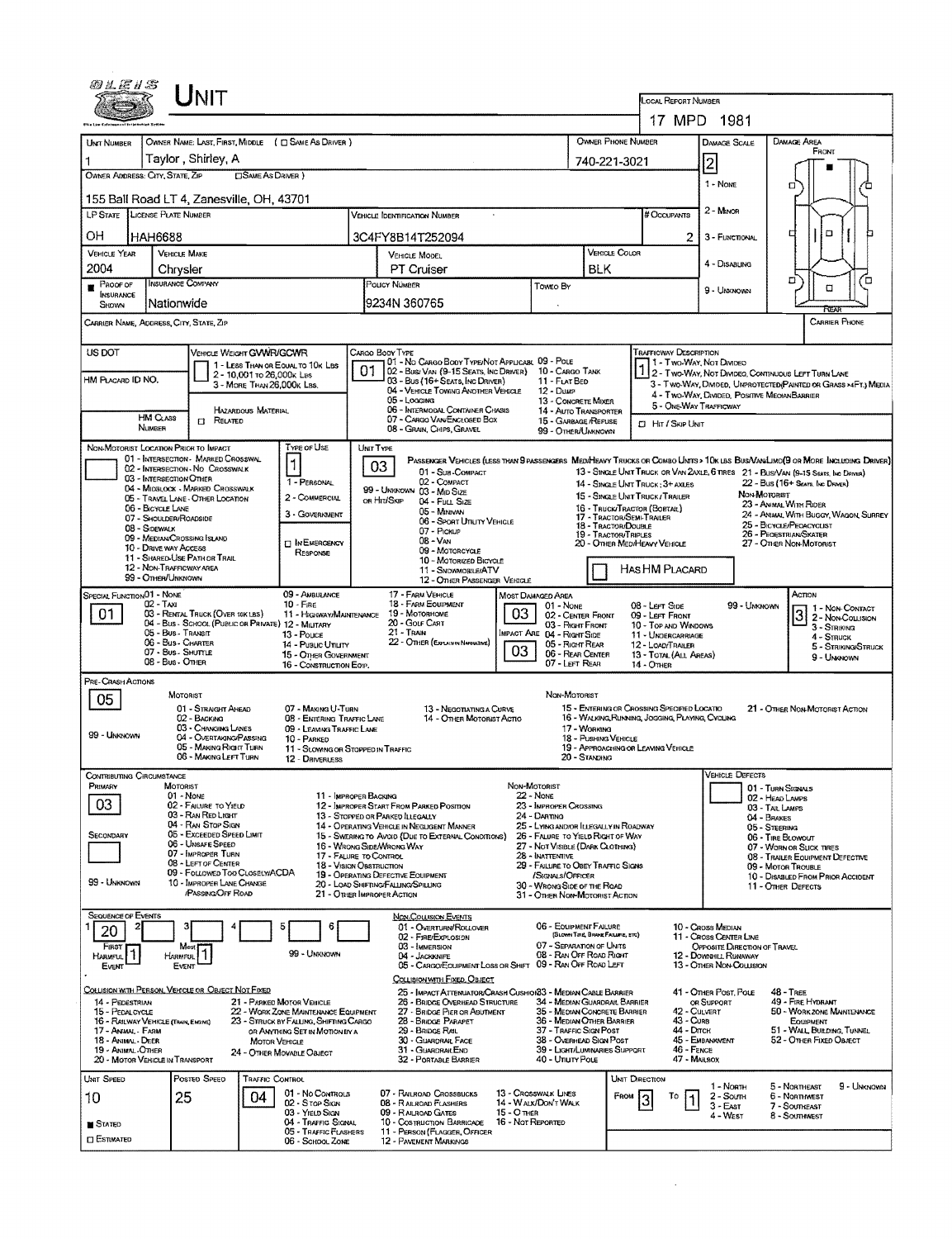| 0LE13                                                                                                                                                                                                                                                                                         |                                                        | <b>NIT</b>                                      |                            |                                                                   |                                                                                             |                                                                                                                                                                                |                          |                                                           |                                  |                                                                                    |                                                                                                                 |                                                             |                                                   |                                       |  |  |  |
|-----------------------------------------------------------------------------------------------------------------------------------------------------------------------------------------------------------------------------------------------------------------------------------------------|--------------------------------------------------------|-------------------------------------------------|----------------------------|-------------------------------------------------------------------|---------------------------------------------------------------------------------------------|--------------------------------------------------------------------------------------------------------------------------------------------------------------------------------|--------------------------|-----------------------------------------------------------|----------------------------------|------------------------------------------------------------------------------------|-----------------------------------------------------------------------------------------------------------------|-------------------------------------------------------------|---------------------------------------------------|---------------------------------------|--|--|--|
|                                                                                                                                                                                                                                                                                               |                                                        |                                                 |                            |                                                                   |                                                                                             |                                                                                                                                                                                |                          |                                                           |                                  | <b>LOCAL REPORT NUMBER</b>                                                         |                                                                                                                 | 17 MPD 1981                                                 |                                                   |                                       |  |  |  |
| UNIT NUMBER                                                                                                                                                                                                                                                                                   |                                                        |                                                 |                            | OWNER NAME: LAST, FIRST, MIDDLE ( C SAME AS DRIVER )              |                                                                                             |                                                                                                                                                                                |                          |                                                           |                                  | OWNER PHONE NUMBER                                                                 |                                                                                                                 | DAMAGE SCALE                                                | DAMAGE AREA                                       |                                       |  |  |  |
| 2                                                                                                                                                                                                                                                                                             | Weiss, David, L                                        |                                                 |                            |                                                                   |                                                                                             | 330-231-9819                                                                                                                                                                   |                          |                                                           |                                  |                                                                                    |                                                                                                                 |                                                             |                                                   | FROMT                                 |  |  |  |
| OWNER ADDRESS: CITY, STATE, ZIP                                                                                                                                                                                                                                                               |                                                        |                                                 | <b>CISAME AS DRIVER</b> )  |                                                                   |                                                                                             |                                                                                                                                                                                |                          |                                                           |                                  |                                                                                    | 2                                                                                                               |                                                             |                                                   |                                       |  |  |  |
|                                                                                                                                                                                                                                                                                               |                                                        |                                                 |                            |                                                                   |                                                                                             |                                                                                                                                                                                |                          |                                                           |                                  |                                                                                    |                                                                                                                 | 1 - NONE                                                    | α                                                 |                                       |  |  |  |
|                                                                                                                                                                                                                                                                                               |                                                        |                                                 |                            | 121 Port Washington Rd, Millersburg, OH, 44654                    |                                                                                             |                                                                                                                                                                                |                          |                                                           | $2 -$ Minor                      |                                                                                    |                                                                                                                 |                                                             |                                                   |                                       |  |  |  |
| LP STATE LICENSE PLATE NUMBER                                                                                                                                                                                                                                                                 |                                                        |                                                 |                            |                                                                   |                                                                                             | VEHICLE IDENTIFICATION NUMBER                                                                                                                                                  |                          |                                                           |                                  | # Occupants                                                                        |                                                                                                                 | ₫                                                           | $\Box$                                            |                                       |  |  |  |
| OH<br><b>VEHICLE YEAR</b>                                                                                                                                                                                                                                                                     | EU66HY<br><b>VEHICLE MAKE</b>                          |                                                 |                            |                                                                   |                                                                                             | 1FMCU9J96DUC32809<br>VEHICLE COLOR<br><b>VEHICLE MODEL</b>                                                                                                                     |                          |                                                           |                                  |                                                                                    | 1<br>3 - FUNCTIONAL                                                                                             |                                                             |                                                   |                                       |  |  |  |
| 2013                                                                                                                                                                                                                                                                                          | Ford                                                   |                                                 |                            |                                                                   |                                                                                             | AME<br>Escape                                                                                                                                                                  |                          |                                                           |                                  |                                                                                    |                                                                                                                 | 4 - DISABUNG                                                |                                                   |                                       |  |  |  |
| <b>INSURANCE COMPANY</b><br>PROOF OF<br>INSURANCE                                                                                                                                                                                                                                             |                                                        |                                                 |                            |                                                                   |                                                                                             | POLICY NUMBER                                                                                                                                                                  |                          | TOWED BY                                                  |                                  |                                                                                    |                                                                                                                 | 9 - UNKNOWN                                                 | $\Box$                                            | Έ<br>$\Box$                           |  |  |  |
| Habruns Ins.<br>SHOWN                                                                                                                                                                                                                                                                         |                                                        |                                                 |                            |                                                                   |                                                                                             | PPA 006781400                                                                                                                                                                  |                          |                                                           |                                  |                                                                                    |                                                                                                                 |                                                             |                                                   | <b>FCEAS</b>                          |  |  |  |
| CARRIER NAME, ADDRESS, CITY, STATE, ZIP                                                                                                                                                                                                                                                       |                                                        |                                                 |                            |                                                                   |                                                                                             |                                                                                                                                                                                |                          |                                                           |                                  |                                                                                    |                                                                                                                 |                                                             |                                                   | <b>CARRIER PHONE</b>                  |  |  |  |
| US DOT                                                                                                                                                                                                                                                                                        |                                                        | VEHICLE WEIGHT GVWR/GCWR                        |                            |                                                                   |                                                                                             | CARGO BODY TYPE<br>01 - No CARGO BODY TYPE/NOT APPLICABL 09 - POLE                                                                                                             |                          |                                                           |                                  | <b>TRAFFICWAY DESCRIPTION</b>                                                      |                                                                                                                 |                                                             |                                                   |                                       |  |  |  |
| HM PLACARD ID NO.                                                                                                                                                                                                                                                                             |                                                        |                                                 | 2 - 10,001 to 26,000k Las  | 1 - LESS THAN OR EQUAL TO 10K LBS                                 |                                                                                             | 02 - Busi Van (9-15 Seats, Inc Driver) 10 - Cargo Tank<br>03 - Bus (16+ Sears, Inc Driver)                                                                                     |                          | 11 - FLAT BEO                                             |                                  |                                                                                    | 1 - Two-Way, Not Divided<br>112 - Two-Way, Not Divided, Continuous Left Turn Lane                               |                                                             |                                                   |                                       |  |  |  |
|                                                                                                                                                                                                                                                                                               |                                                        |                                                 | 3 - MORE THAN 26.000K LBS. |                                                                   | 04 - VEHICLE TOWING ANOTHER VEHICLE<br>$12 - D$ ump<br>05 - Locignic<br>13 - CONCRETE MIXER |                                                                                                                                                                                |                          |                                                           |                                  |                                                                                    | 3 - Two-WAY, DIVIDEO, UNPROTECTED (PAINTEO OR GRASS >4FT.) MEDIA<br>4 - Two-Way, DIMDEO, POSITIVE MEDIANBARRIER |                                                             |                                                   |                                       |  |  |  |
|                                                                                                                                                                                                                                                                                               | <b>HM CLASS</b>                                        | <b>CI RELATED</b>                               | HAZARDOUS MATERIAL         |                                                                   |                                                                                             | 06 - INTERMODAL CONTAINER CHASIS<br>07 - CARGO VAN ENCLOSED BOX                                                                                                                |                          | 14 - AUTO TRANSPORTER<br>15 - GARBAGE /REFUSE             |                                  | 5 - ONE-WAY TRAFFICWAY                                                             |                                                                                                                 |                                                             |                                                   |                                       |  |  |  |
|                                                                                                                                                                                                                                                                                               | NUMBER                                                 |                                                 |                            |                                                                   |                                                                                             | 08 - GRAIN, CHIPS, GRAVEL                                                                                                                                                      |                          | 99 - OTHER/UNKNOWN                                        |                                  |                                                                                    | <b>D</b> Hr / Skip Unit                                                                                         |                                                             |                                                   |                                       |  |  |  |
| NON-MOTORIST LOCATION PRIOR TO IMPACT                                                                                                                                                                                                                                                         |                                                        | 01 - INTERSECTION - MARKED CROSSWAL             |                            | TYPE OF USE                                                       | UNIT TYPE                                                                                   | PASSENGER VEHICLES (LESS THAN PRASSENGERS MEDIMEANY TRUCKS OR COMBO UNITS > 10K LBS BUS/VAN/LIMO(9 OR MORE INCLUDING DRIVER)                                                   |                          |                                                           |                                  |                                                                                    |                                                                                                                 |                                                             |                                                   |                                       |  |  |  |
|                                                                                                                                                                                                                                                                                               | 03 - INTERSECTION OTHER                                | 02 - INTERSECTION - NO CROSSWALK                |                            | $\vert$ 1                                                         |                                                                                             | 06<br>01 - Sub COMPACT                                                                                                                                                         |                          |                                                           |                                  | 13 - SINGLE UNIT TRUCK OR VAN 2AXLE, 6 TIRES 21 - BUS/VAN (9-15 SEATS, INC DRIVER) |                                                                                                                 |                                                             |                                                   |                                       |  |  |  |
|                                                                                                                                                                                                                                                                                               |                                                        | 04 - MIDBLOCK - MARKED CROSSWALK                |                            | 1 - PERSONAL                                                      |                                                                                             | 02 - COMPACT<br>99 - UNKNOWN 03 - MID SIZE                                                                                                                                     |                          |                                                           |                                  | 14 - SINGLE UNIT TRUCK: 3+ AXLES<br>15 - SINGLE UNIT TRUCK / TRAILER               |                                                                                                                 |                                                             | 22 - Bus (16+ Seats, Inc. Driver)<br>NON-MOTORIST |                                       |  |  |  |
|                                                                                                                                                                                                                                                                                               | 06 - BICYCLE LANE                                      | 05 - TRAVEL LANE - OTHER LOCATION               |                            | 2 - COMMERCIAL                                                    |                                                                                             | OR HIT/SKIP<br>04 - Fuu, Size<br>05 - MINIVAN                                                                                                                                  |                          |                                                           |                                  | 16 - Truck/Tractor (Bobtal)                                                        |                                                                                                                 |                                                             | 23 - AMMAL WITH RIDER                             |                                       |  |  |  |
|                                                                                                                                                                                                                                                                                               | 07 - Shoulder/Roadside<br>08 - SIDEWALK                |                                                 |                            | 3 - GOVERNMENT                                                    |                                                                                             | <b>06 - SPORT UTILITY VEHICLE</b>                                                                                                                                              |                          |                                                           |                                  | 17 - TRACTOR/SEMI-TRAILER<br>18 - TRACTOR/DOUBLE                                   |                                                                                                                 |                                                             | 25 - BICYCLE/PEDACYCLIST                          | 24 - ANIMAL WITH BUGGY, WAGON, SURREY |  |  |  |
|                                                                                                                                                                                                                                                                                               | 09 - MEDIAN CROSSING ISLAND                            |                                                 |                            | <b>TI IN EMERGENCY</b>                                            |                                                                                             | 07 - Pickup<br>19 - TRACTOR/TRIPLES<br>$08 - V_{AN}$                                                                                                                           |                          |                                                           |                                  |                                                                                    | 26 - PEDESTRIAN SKATER<br>20 - OTHER MED/HEAVY VEHICLE<br>27 - Other Non-Motorist                               |                                                             |                                                   |                                       |  |  |  |
|                                                                                                                                                                                                                                                                                               | 10 - DRIVE WAY ACCESS<br>11 - SHARED-USE PATH OR TRAIL |                                                 |                            | RESPONSE                                                          |                                                                                             | 09 - MOTORGYCLE<br>10 - MOTORIZED BICYCLE                                                                                                                                      |                          |                                                           |                                  |                                                                                    |                                                                                                                 |                                                             |                                                   |                                       |  |  |  |
|                                                                                                                                                                                                                                                                                               | 12 - NON-TRAFFICWAY AREA<br>99 - OTHER/UNKNOWN         |                                                 |                            |                                                                   |                                                                                             | 11 - SNOWMOBILE/ATV<br>12 - OTHER PASSENGER VEHICLE                                                                                                                            |                          |                                                           |                                  | HAS HM PLACARD                                                                     |                                                                                                                 |                                                             |                                                   |                                       |  |  |  |
| SPECIAL FUNCTION 01 - NONE                                                                                                                                                                                                                                                                    |                                                        |                                                 |                            | 09 - AMBULANCE                                                    |                                                                                             | 17 - FARM VEHICLE                                                                                                                                                              | <b>MOST DAMAGED AREA</b> |                                                           |                                  |                                                                                    |                                                                                                                 |                                                             | Астюм                                             |                                       |  |  |  |
| 01                                                                                                                                                                                                                                                                                            | 02 - Taxi                                              | 03 - RENTAL TRUCK (OVER 10K LBS)                |                            | $10 -$ Fire<br>11 - HIGHWAY/MAINTENANCE                           |                                                                                             | 18 - FARM EQUIPMENT<br>19 - MOTORHOME                                                                                                                                          | 03                       | $01 - None$<br>02 - CENTER FRONT                          |                                  | 08 - LEFT SIDE<br>09 - LEFT FRONT                                                  |                                                                                                                 | 99 - UNKNOWN                                                |                                                   | 1 - Non Contact<br>2 - NON-COLUSION   |  |  |  |
|                                                                                                                                                                                                                                                                                               | 05 - Bus - Transit                                     |                                                 |                            | 04 - Bus - SCHOOL (PUBLIC OR PRIVATE) 12 - MILITARY<br>13 - Pouce |                                                                                             | 20 - Gour CART<br>21 - TRAIN                                                                                                                                                   |                          | 03 - Right Front                                          |                                  | 10 - TOP AND WINDOWS                                                               |                                                                                                                 |                                                             |                                                   | 3 - STRIKING                          |  |  |  |
| IMPACT ARE 04 - RIGHT SIDE<br>11 - UNDERCARRIAGE<br>4 - STRUCK<br>22 - OTHER (EXPLANIN NARRATIVE)<br>06 - Bus - Charter<br>14 - Pusuc Unury<br>05 - Right REAR<br>12 - LOAD/TRAILER<br>03 <sub>o</sub><br>07 - Bus - SHUTTLE<br>06 - REAR CENTER<br><b>15 - OTHER GOVERNMENT</b>              |                                                        |                                                 |                            |                                                                   |                                                                                             |                                                                                                                                                                                |                          |                                                           | 5 - STRIKING/STRUCK              |                                                                                    |                                                                                                                 |                                                             |                                                   |                                       |  |  |  |
|                                                                                                                                                                                                                                                                                               | 08 - Bus - Other                                       |                                                 |                            | 16 - CONSTRUCTION EQIP                                            |                                                                                             |                                                                                                                                                                                |                          | 07 - LEFT REAR                                            |                                  | 13 - TOTAL (ALL AREAS)<br>14 - Отнек                                               |                                                                                                                 |                                                             |                                                   | 9 - UNKNOWN                           |  |  |  |
| PRE-CRASH ACTIONS                                                                                                                                                                                                                                                                             | <b>MOTORIST</b>                                        |                                                 |                            |                                                                   |                                                                                             |                                                                                                                                                                                |                          | NON-MOTORIST                                              |                                  |                                                                                    |                                                                                                                 |                                                             |                                                   |                                       |  |  |  |
| 01                                                                                                                                                                                                                                                                                            |                                                        | 01 - STRAIGHT AHEAD                             |                            | 07 - MAKING U-TURN                                                |                                                                                             | 13 - NEGOTIATING A CURVE                                                                                                                                                       |                          |                                                           |                                  | 15 - ENTERING OR CROSSING SPECIFIED LOCATIO                                        |                                                                                                                 |                                                             | 21 - OTHER NON-MOTORIST ACTION                    |                                       |  |  |  |
| 16 - WALKING RUNNING, JOGGING, PLAYING, CYCLING<br>02 - BACKING<br>08 - ENTERING TRAFFIC LANE<br>14 - Other Motorist Actio<br>03 - CHANGING LANES<br>09 - LEAVING TRAFFIC LANE<br>17 - WORKING                                                                                                |                                                        |                                                 |                            |                                                                   |                                                                                             |                                                                                                                                                                                |                          |                                                           |                                  |                                                                                    |                                                                                                                 |                                                             |                                                   |                                       |  |  |  |
| 99 - UNKNOWN<br>04 - OVERTAKING/PASSING<br>18 - PUSHING VEHICLE<br>10 - PARKED<br>05 - MAKING RIGHT TURN<br>19 - APPROACHING OR LEAVING VEHICLE<br>11 - SLOWING OR STOPPED IN TRAFFIC                                                                                                         |                                                        |                                                 |                            |                                                                   |                                                                                             |                                                                                                                                                                                |                          |                                                           |                                  |                                                                                    |                                                                                                                 |                                                             |                                                   |                                       |  |  |  |
|                                                                                                                                                                                                                                                                                               |                                                        | 06 - MAKING LEFT TURN                           |                            | 12 - DRIVERLESS                                                   |                                                                                             |                                                                                                                                                                                |                          |                                                           | 20 - Standing                    |                                                                                    |                                                                                                                 |                                                             |                                                   |                                       |  |  |  |
| <b>CONTRIBUTING CIRCUMSTANCE</b><br>PRIMARY                                                                                                                                                                                                                                                   | MOTORIST                                               |                                                 |                            |                                                                   |                                                                                             |                                                                                                                                                                                | Non-Motorist             |                                                           |                                  |                                                                                    |                                                                                                                 | <b>VEHICLE DEFECTS</b>                                      |                                                   |                                       |  |  |  |
| 01                                                                                                                                                                                                                                                                                            | 01 - None                                              |                                                 |                            |                                                                   | 11 - IMPROPER BACKING                                                                       |                                                                                                                                                                                | <b>22 - Nove</b>         |                                                           |                                  |                                                                                    |                                                                                                                 |                                                             | 01 - TURN SIGNALS<br>02 - HEAD LAMPS              |                                       |  |  |  |
|                                                                                                                                                                                                                                                                                               |                                                        | 02 - FAILURE TO YIELD<br>03 - RAN RED LIGHT     |                            |                                                                   |                                                                                             | 12 - IMPROPER START FROM PARKED POSITION<br>13 - Stopped or PARKED ILLEGALLY                                                                                                   |                          | 23 - IMPROPER CROSSING<br>24 - Darting                    |                                  |                                                                                    |                                                                                                                 |                                                             | 03 - TAIL LAMPS<br>04 - BRAKES                    |                                       |  |  |  |
| SECONDARY                                                                                                                                                                                                                                                                                     |                                                        | 04 - RAN STOP SIGN<br>05 - Exceeded Speed LIMIT |                            |                                                                   |                                                                                             | 14 - OPERATING VEHICLE IN NEGLIGENT MANNER<br>25 - LYING AND/OR LLEGALLY IN ROADWAY<br>15 - Swering to Avoid (Due to External Conditions)<br>26 - FALURE TO YIELD RIGHT OF WAY |                          |                                                           |                                  |                                                                                    | 05 - STEERING<br>06 - TIRE BLOWOUT                                                                              |                                                             |                                                   |                                       |  |  |  |
| 06 - UNSAFE SPEED<br>07 - IMPROPER TURN                                                                                                                                                                                                                                                       |                                                        |                                                 |                            |                                                                   |                                                                                             | 16 - WRONG SIDE WRONG WAY<br>27 - Not Visible (DARK CLOTHING)<br>17 - FALURE TO CONTROL<br>28 - INATTENTIVE                                                                    |                          |                                                           |                                  |                                                                                    |                                                                                                                 | 07 - WORN OR SUCK TIRES<br>08 - TRAILER EQUIPMENT DEFECTIVE |                                                   |                                       |  |  |  |
|                                                                                                                                                                                                                                                                                               |                                                        | 08 - LEFT OF CENTER                             |                            |                                                                   |                                                                                             | <b>18 - VISION OBSTRUCTION</b><br>29 - FAILURE TO OBEY TRAFFIC SIGNS<br>19 - OPERATING DEFECTIVE EQUIPMENT                                                                     |                          |                                                           |                                  |                                                                                    | 09 - Moror TrousLE                                                                                              |                                                             |                                                   |                                       |  |  |  |
| 09 - FOLLOWEO TOO CLOSELY/ACDA<br>99 - LINKNOWN<br>10 - IMPROPER LANE CHANGE<br><b>PASSING OFF ROAD</b>                                                                                                                                                                                       |                                                        |                                                 |                            |                                                                   |                                                                                             | /SIGNALS/OFFICER<br>20 - LOAD SHIFTING/FALLING/SPILLING<br>30 - Wrong Side of the Road<br>21 - OTHER IMPROPER ACTION<br>31 - Other Non-Motorist Action                         |                          |                                                           |                                  |                                                                                    | 10 - DISABLED FROM PRIOR ACCIDENT<br>11 - OTHER DEFECTS                                                         |                                                             |                                                   |                                       |  |  |  |
| <b>SEQUENCE OF EVENTS</b>                                                                                                                                                                                                                                                                     |                                                        |                                                 |                            |                                                                   |                                                                                             |                                                                                                                                                                                |                          |                                                           |                                  |                                                                                    |                                                                                                                 |                                                             |                                                   |                                       |  |  |  |
| 20                                                                                                                                                                                                                                                                                            | з                                                      |                                                 |                            | 5<br>6                                                            |                                                                                             | NON-COLLISION EVENTS<br>01 - OVERTURN/ROLLOVER                                                                                                                                 |                          | 06 - EQUIPMENT FAILURE                                    | (BLOWN TIRE, BRAKE FAILURE, ETC) |                                                                                    | 10 - Cross Median                                                                                               |                                                             |                                                   |                                       |  |  |  |
| FIRST                                                                                                                                                                                                                                                                                         | Most                                                   |                                                 |                            |                                                                   |                                                                                             | 02 - FIRE/EXPLOSION<br>03 - IMMERSION                                                                                                                                          |                          | 07 - SEPARATION OF UNITS                                  |                                  |                                                                                    |                                                                                                                 | 11 - CROSS CENTER LINE<br>OPPOSITE DIRECTION OF TRAVEL      |                                                   |                                       |  |  |  |
| HARMFUL <sup>1</sup><br>Event                                                                                                                                                                                                                                                                 | <b>HARMFUL</b><br>Event                                |                                                 |                            | 99 - UNKNOWN                                                      |                                                                                             | 04 - JACKKNIFE<br>05 - CARGO/EQUIPMENT LOSS OR SHIFT 09 - RAN OFF ROAD LEFT                                                                                                    |                          | 08 - RAN OFF ROAD RIGHT                                   |                                  |                                                                                    |                                                                                                                 | 12 - DOWNHILL RUNAWAY<br>13 - OTHER NON-COLUSION            |                                                   |                                       |  |  |  |
| COLLISION WITH PERSON, VEHICLE OR OBJECT NOT FIXED                                                                                                                                                                                                                                            |                                                        |                                                 |                            |                                                                   |                                                                                             | COLLISION WITH FIXED, OBJECT                                                                                                                                                   |                          |                                                           |                                  |                                                                                    |                                                                                                                 |                                                             |                                                   |                                       |  |  |  |
| 14 - PEDESTRIAN                                                                                                                                                                                                                                                                               |                                                        |                                                 |                            | 21 - PARKED MOTOR VEHICLE                                         |                                                                                             | 25 - Impact Attenuator/Crash Cushion 3 - Median Cable Barrier<br>26 - BRIDGE OVERHEAD STRUCTURE                                                                                |                          | 34 - MEDIAN GUARDRAIL BARRIER                             |                                  |                                                                                    | OR SUPPORT                                                                                                      | 41 - OTHER POST, POLE                                       | 48 - TREE<br>49 - FIRE HYDRANT                    |                                       |  |  |  |
| 22 - WORK ZONE MAINTENANCE EQUIPMENT<br>27 - BRIDGE PIER OR ABUTMENT<br>15 - PEDALCYCLE<br>23 - STRUCK BY FALLING, SHIFTING CARGO<br>28 - Bridge Parapet<br>16 - RAILWAY VEHICLE (TRAIN, ENGINE)                                                                                              |                                                        |                                                 |                            |                                                                   |                                                                                             |                                                                                                                                                                                |                          | 35 - MEDIAN CONCRETE BARRIER<br>36 - MEDIAN OTHER BARRIER |                                  |                                                                                    | 42 - Culvert<br>43 - CuRB                                                                                       |                                                             | Есилрмент                                         | 50 - WORK ZONE MAINTENANCE            |  |  |  |
| 44 - Олтон<br>51 - WALL, BUILDING, TUNNEL<br>29 - BRIDGE RAIL<br>37 - TRAFFIC SIGN POST<br>17 - Animal - Farm<br>OR ANYTHING SET IN MOTION BY A<br>45 - EMBANKMENT<br>52 - OTHER FIXED OBJECT<br>30 - GUARDRAIL FACE<br>38 - Overhead Sign Post<br>18 - ANIMAL - DEER<br><b>MOTOR VEHICLE</b> |                                                        |                                                 |                            |                                                                   |                                                                                             |                                                                                                                                                                                |                          |                                                           |                                  |                                                                                    |                                                                                                                 |                                                             |                                                   |                                       |  |  |  |
| 19 - ANIMAL-OTHER<br>20 - MOTOR VEHICLE IN TRANSPORT                                                                                                                                                                                                                                          |                                                        |                                                 |                            | 24 - OTHER MOVABLE OBJECT                                         |                                                                                             | 31 - GUARDRAILEND<br>32 - PORTABLE BARRIER                                                                                                                                     |                          | 39 - Light/Luminaries Support<br>40 - Unury Pole          |                                  |                                                                                    | 46 - FENCE<br>47 - MAILBOX                                                                                      |                                                             |                                                   |                                       |  |  |  |
| UMT SPEED                                                                                                                                                                                                                                                                                     |                                                        | POSTED SPEED                                    | TRAFFIC CONTROL            |                                                                   |                                                                                             |                                                                                                                                                                                |                          |                                                           |                                  | UNT DIRECTION                                                                      |                                                                                                                 |                                                             |                                                   |                                       |  |  |  |
| 10                                                                                                                                                                                                                                                                                            | 25                                                     |                                                 | 04                         | 01 - No CONTROLS                                                  |                                                                                             | 07 - RAILROAD CROSSBUCKS                                                                                                                                                       | 13 - Crosswalk Lines     |                                                           |                                  | FROM<br>To<br>l2                                                                   |                                                                                                                 | 1 - Noam<br>$2 -$ Soum                                      | 5 - NORTHEAST<br>6 - Northwest                    | 9 - UNKNOWN                           |  |  |  |
|                                                                                                                                                                                                                                                                                               |                                                        |                                                 |                            | 02 - S TOP SIGN<br>03 - YIELD SKON                                |                                                                                             | 08 - RAILROAD FLASHERS<br>09 - RAILROAD GATES                                                                                                                                  | 15 - O THER              | 14 - WALK/DON'T WALK                                      |                                  |                                                                                    |                                                                                                                 | $3 - EAF$<br>4 - West                                       | 7 - SOUTHEAST<br>8 - SOUTHWEST                    |                                       |  |  |  |
| <b>STATEO</b>                                                                                                                                                                                                                                                                                 |                                                        |                                                 |                            | 04 - TRAFFIC SIGNAL<br>05 - TRAFFIC FLASHERS                      |                                                                                             | 10 - Costruction Barricade<br>11 - PERSON (FLAGGER, OFFICER                                                                                                                    | 16 - Not Reported        |                                                           |                                  |                                                                                    |                                                                                                                 |                                                             |                                                   |                                       |  |  |  |
| <b>ESTIMATED</b>                                                                                                                                                                                                                                                                              |                                                        |                                                 |                            | 06 - School Zone                                                  |                                                                                             | 12 - Pavement Markings                                                                                                                                                         |                          |                                                           |                                  |                                                                                    |                                                                                                                 |                                                             |                                                   |                                       |  |  |  |